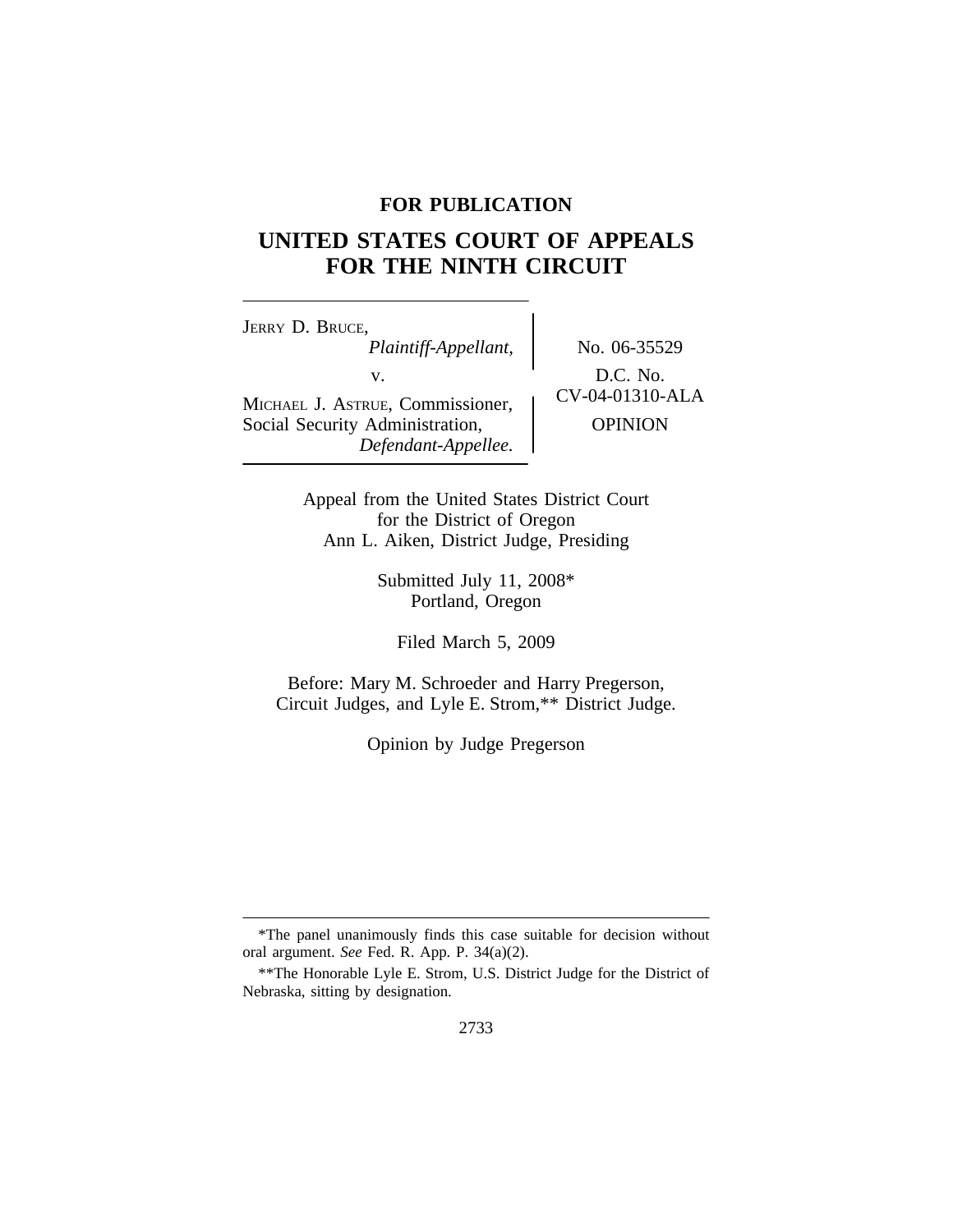## **COUNSEL**

James S. Coon, Swanson, Thomas & Coon, Portland, Oregon, for the plaintiff-appellant.

Jamala Edwards, Assistant Regional Counsel, Office of the General Counsel, Social Security Administration, Seattle, Washington, for the defendant-appellee.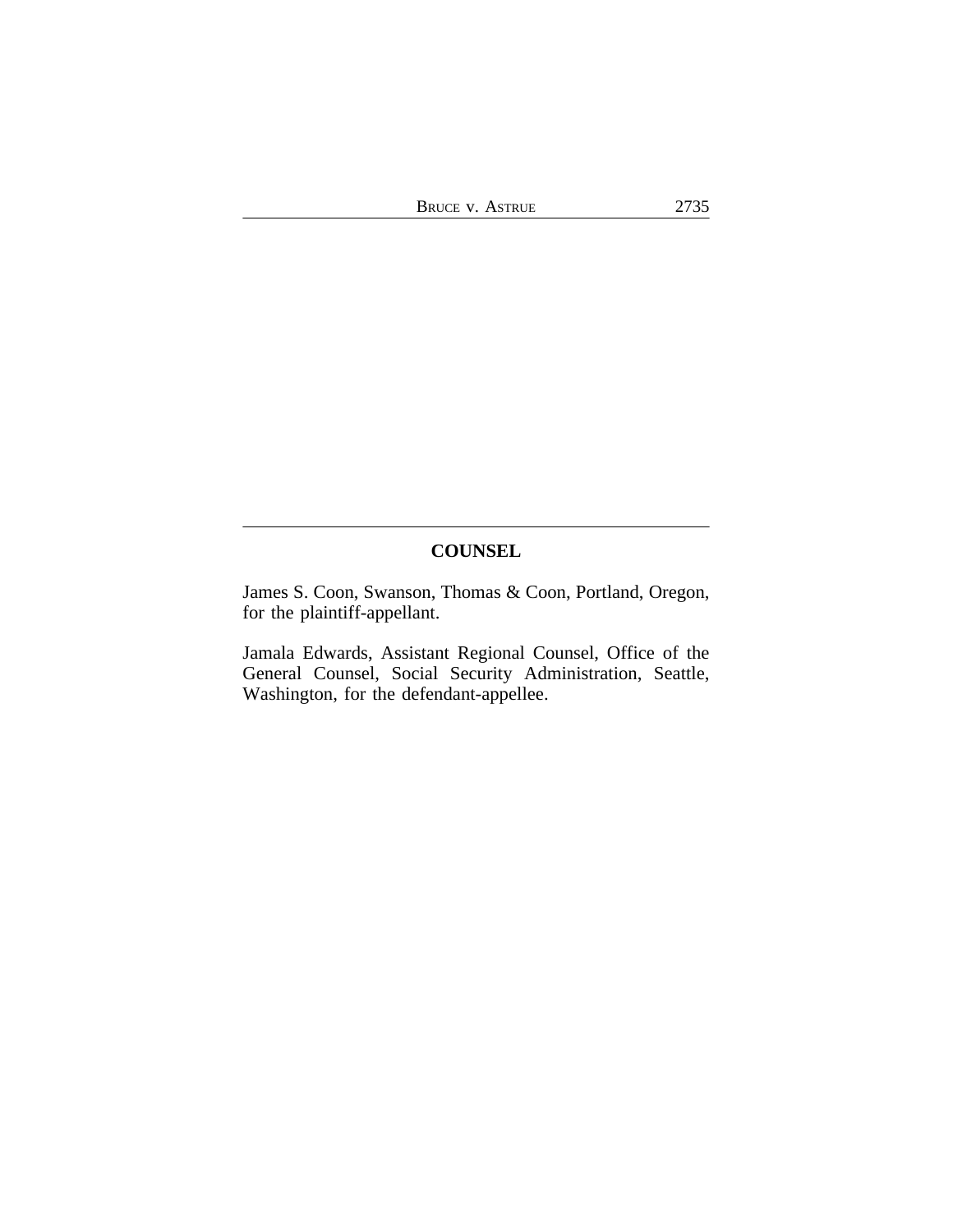#### **OPINION**

#### PREGERSON, Circuit Judge:

Jerry Bruce ("Bruce") appeals the district court's judgment affirming the Commissioner of Social Security's decision to deny Bruce's application for Supplemental Security Income ("SSI") and Disability Insurance Benefits ("DIB") under Titles II and XVI of the Social Security Act. We have jurisdiction under 28 U.S.C. § 1291. Because the ALJ failed to adequately address competent lay witness testimony favorable to Bruce, we reverse the district court's judgment and remand.

I.

Bruce filed claims for SSI and DIB, alleging disability due to severe degenerative joint disease in his right hip and severe depression. The Social Security Administration denied these claims initially and upon reconsideration. Bruce requested a hearing.

Bruce, who was forty-three years old at the time of his hearing, has a ninth grade education. In June 1997, Bruce became disabled. He testified that he continues to suffer from severe degenerative joint disease and severe depression.

At the hearing, Cindy Bruce testified that she and Bruce had been married for ten years and that since an accident in 1997 his impairments had negatively affected his ability to work. Cindy Bruce testified that, at least twice per week, Bruce refuses to leave the bedroom, bathe, and eat, because of his severe depression. She explained that on most days he lies down during the day for forty-five minutes to an hour and a half.

A vocational expert also testified at Bruce's hearing. In response to the ALJ's hypothetical question, the vocational expert expressed the opinion that Bruce could perform the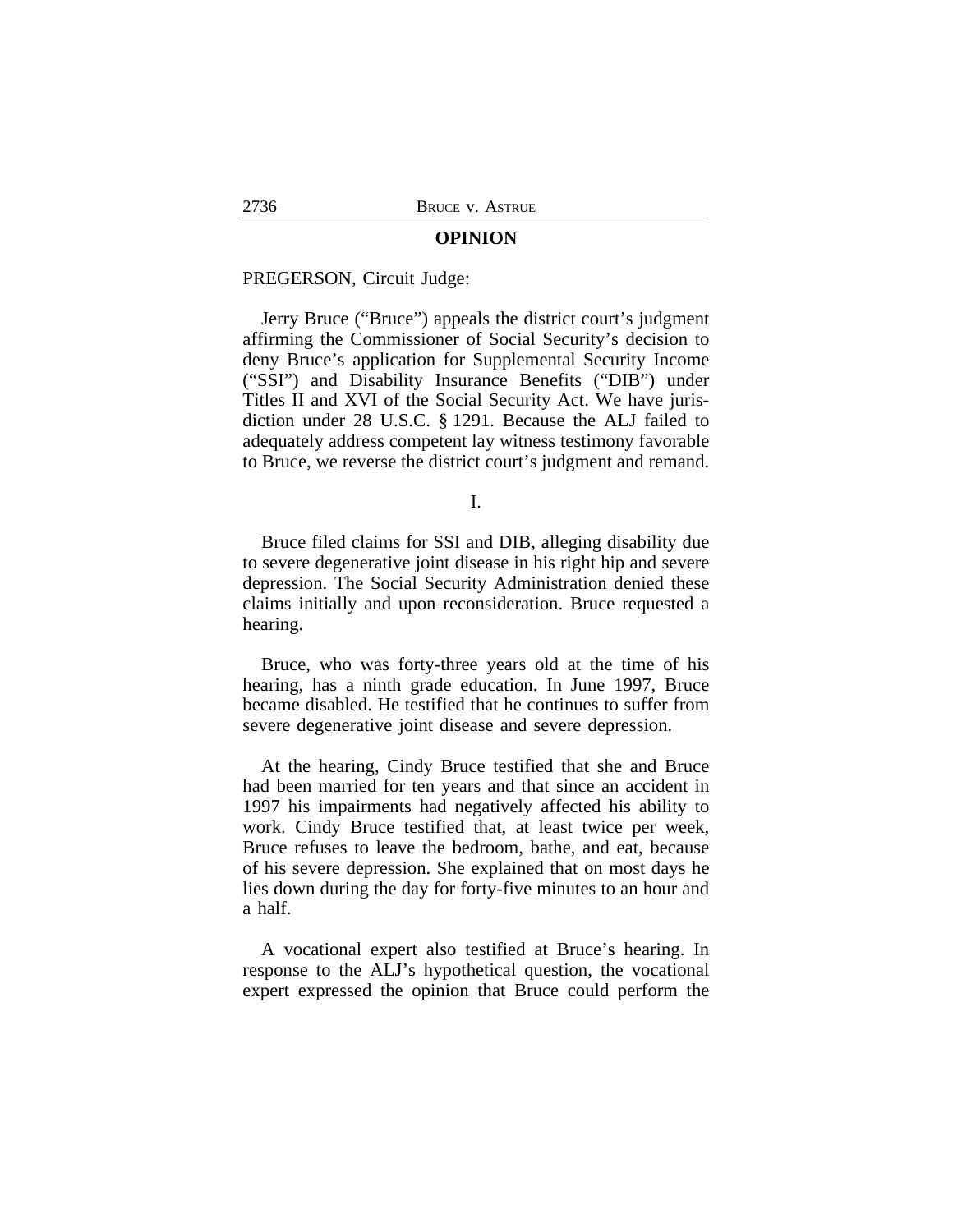| <b>BRUCE V. ASTRUE</b> | 2737 |
|------------------------|------|
|------------------------|------|

work required for certain unskilled jobs available in the national economy. But the vocational expert noted that absence from the workplace two or more days a month would disqualify Bruce from gainful employment at any job.

In his decision, the ALJ found that Bruce suffers from degenerative joint disease of the right hip and depression with anxiety and a personality disorder. The ALJ concluded that Bruce's residual functional capacity precludes him from returning to his past relevant work. The ALJ found, however, that Bruce is capable of making an adjustment to other unskilled jobs existing in significant numbers in the national economy — including a parking lot attendant, produce sorter, and small products assembler.

### II.

Bruce contends that the ALJ erred in finding that he could perform other work in the national economy. Specifically, he argues that the ALJ erred in rejecting, without sufficient comment, the lay witness testimony of his wife, Cindy Bruce. We agree that the ALJ failed to properly address the lay witness testimony of Cindy Bruce.

We review de novo a district court's order upholding the Social Security Commissioner's denial of disability benefits. *Moore v. Comm'r*, 278 F.3d 920, 924 (9th Cir. 2002). We "must independently determine whether the Commissioner's decision is (1) free of legal error and (2) is supported by substantial evidence." *Id.* (citing cases).

**[1]** "In determining whether a claimant is disabled, an ALJ must consider lay witness testimony concerning a claimant's ability to work." *Stout v. Comm'r*, 454 F.3d 1050, 1053 (9th Cir. 2006); *see also* 20 C.F.R. §§ 404.1513(d)(4), (e). Such testimony is competent evidence and "*cannot* be disregarded without comment." *Nguyen v. Chater*, 100 F.3d 1462, 1467 (9th Cir. 1996). If an ALJ disregards the testimony of a lay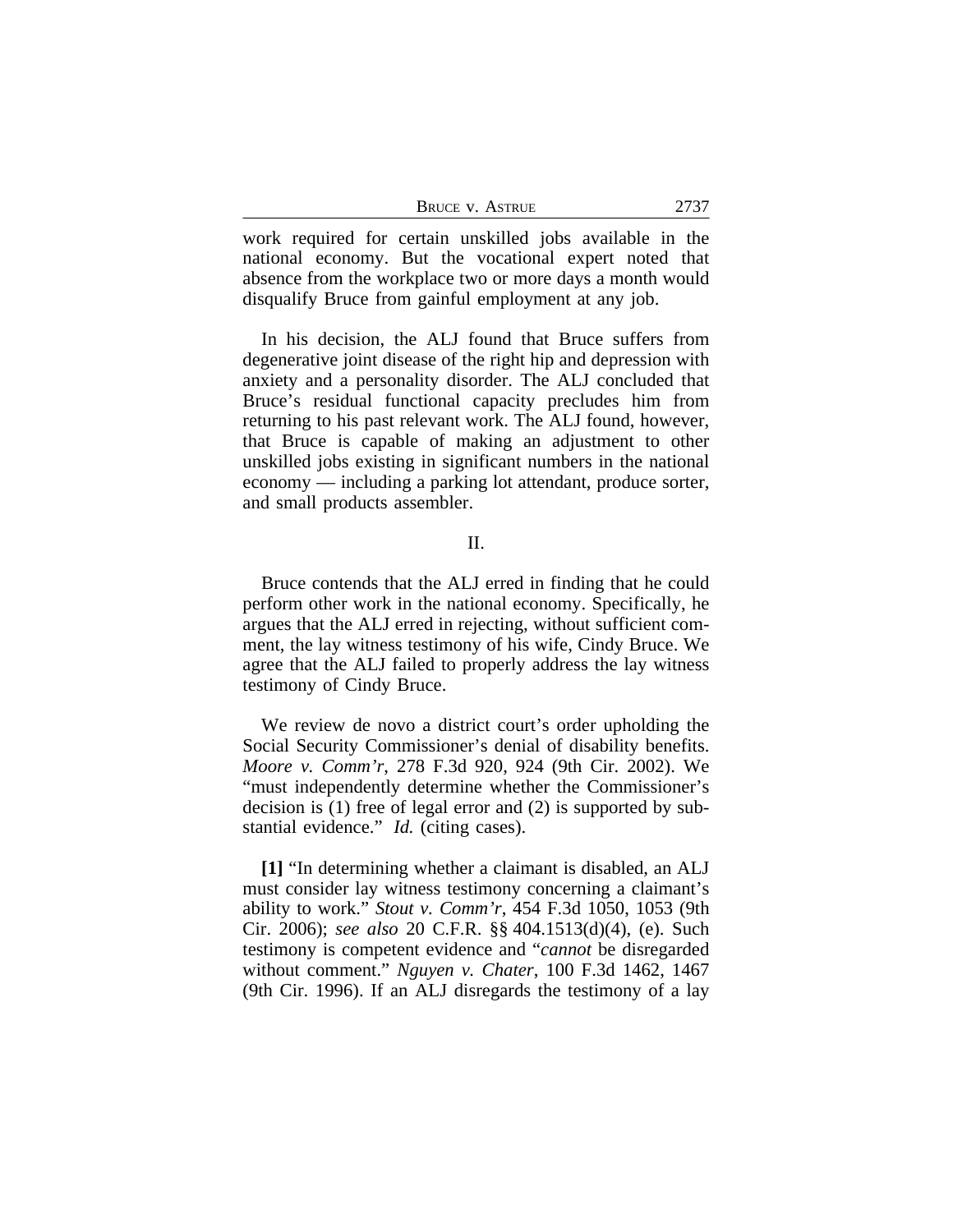witness, the ALJ must provide reasons "that are germane to each witness." *Id.* Further, the reasons "germane to each witness" must be specific. *Stout*, 454 F.3d at 1054 (explaining that "the ALJ, not the district court, is required to provide *specific* reasons for rejecting lay testimony") (emphasis added).

2738

**[2]** The ALJ failed to meet this standard with respect to Cindy Bruce's testimony. The ALJ was required to consider and comment upon competent lay testimony, as it concerned how Bruce's impairments impact his ability to work. Although the ALJ found Cindy Bruce's testimony "generally credible,"<sup>1</sup> the ALJ failed to consider her testimony when reaching conclusions regarding Bruce's ability to work. Specifically, when the ALJ asked the Commissioner's vocational expert what turned out to be the dispositive hypothetical question, the ALJ failed to include the limitations on Bruce's ability to work that Cindy Bruce recounted, such as Bruce's refusal to leave the bedroom, bathe, and eat because of his severe depression and his need to lie down for forty-five minutes to an hour and a half most days.

**[3]** Moreover, the ALJ gave inconsistent and inadequate reasons for rejecting the wife's lay opinion testimony. The ALJ found her credible in her observations of her husband's activities, and the ALJ should not have discredited her testimony on the basis of its relevance or irrelevance to medical

**<sup>1</sup>**The ALJ's entire discussion of Cindy Bruce's testimony is as follows:

I have further considered the 3rd party statements of Cindy Bruce, the claimant's spouse found at Exhibit B6E, as well as her testimony during the first hearing and find such to be generally credible to the extent she is simply reporting her observations of the behaviors the claimant demonstrates. She is not knowledgeable in the medical and/or vocational fields and thus is unable to render opinions on how the claimant's impairments impact his overall abilities to perform basic work activities. Further, her testimony and statements are not supported by the objective medical evidence. Finally, it should be noted she has also applied for disability benefits.